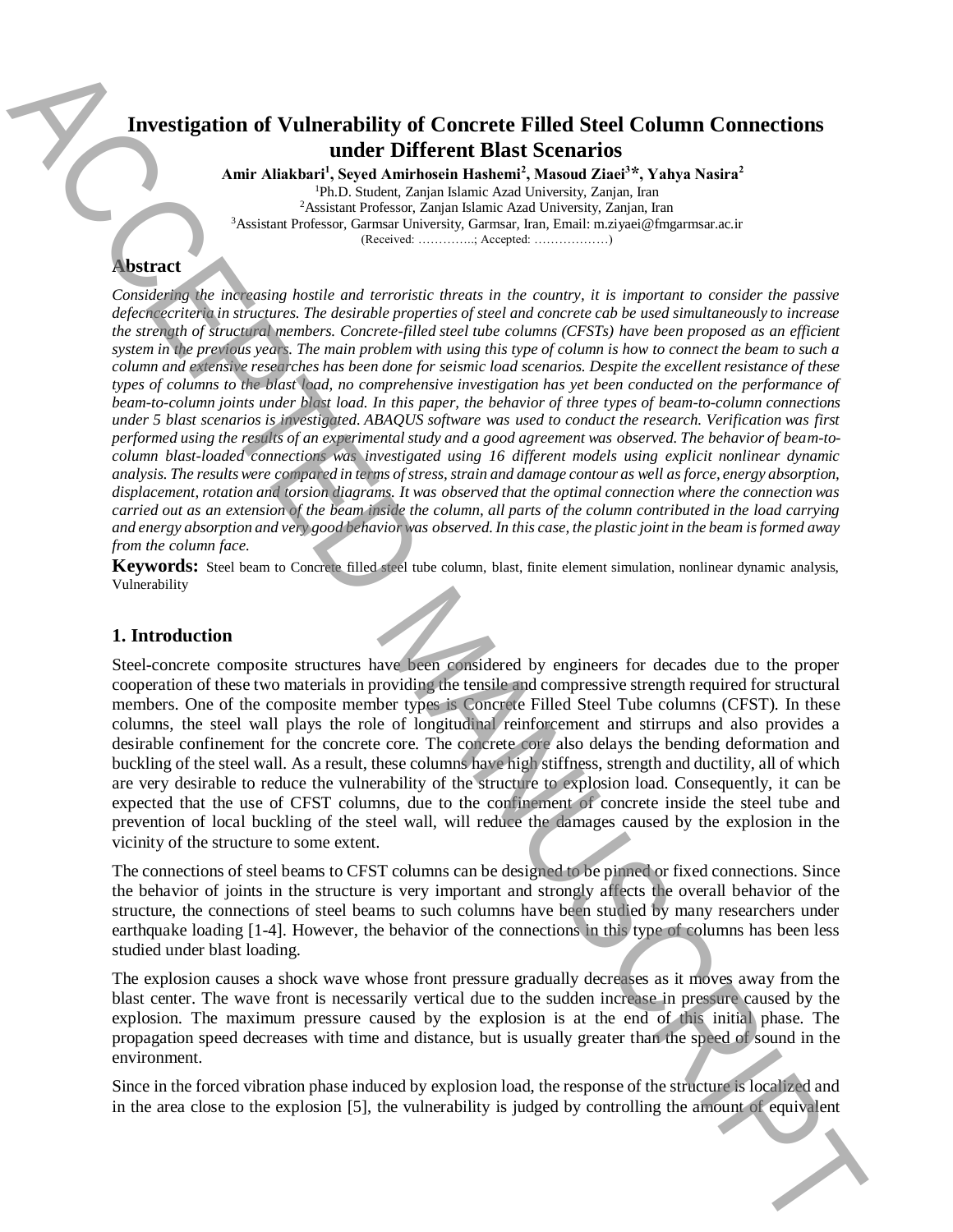plastic strain in steel and tensile and compressive damage in concrete. In the free vibration phase, where the response of the structure is a displacement response [5], the vulnerability of the structure is judged according to the amount of rotation of the beam and the displacement of its end as well as the deformation of the connection members.

# **2. Methodology**

Finite element simulation is employed to investigate the behavior of steel beam to CFST column connections. To ensure the accuracy of the predictions of finite element models, validation was carried out using the results of an experimental blast test on CFST columns [6].

The finite element model was developed according to the details reported in the experiment. Eight-node three-dimensional elements were used to simulate the specimen. The behavior of steel was defined with a bilinear model by defining the yield stress and the ultimate stress. The behavior of concrete was defined using the concrete damaged plasticity model. This model is used for different loads and simulates the behavior of concrete by expressing separate behavior of concrete in pressure and tension. In this model, damage states are defined by a numerical variable called damage (D).

The CONWEP method was used to simulate the explosion load. In this method, the center of the explosive and its weight as well as the surface affected by the explosion charge are determined in the model.

The specimen selected for validation is specimen C1, in which the weight of the explosive is 5 kg, the height of the explosive is 50 cm and its distance from the perimeter of the column is 20 cm. The analysis is of explicit nonlinear dynamic type. The size of the solution increments is automatically selected by the software. The size of the meshes according to the sensitivity analysis of the mesh is equal to 4 cm. The time considered in the analysis is 50 milliseconds. The effect of strain rate on the behavior of steel and concrete is considered by applying the relevant coefficients in the behavior of materials.

After ensuring the accuracy of the finite element model simulation, the response of the beam connection to the trapped CFST column under various explosion loading scenarios has been investigated. The geometry of the beams and columns is taken from the design done in the research of reference [7]. The cross section of the box column is 40 x 40 cm with a thickness of 10 mm and the cross section of the beam is IPE330. The yield stress and the ultimate stress of the steel are 240 and 400 MPa. The compressive strength of concrete is 25 MPa. The welding material used between the beam and the column is also simulated differently from the base steel. The height of the floor is 3.2 meters and the length of the opening is 5 meters, which is simulated due to the symmetry of half of the opening. For the main of the interaction of the blast center location of the interaction of the interaction of the blast center location of the blast center of the interaction of the interaction of the blast center of the distribu

In the research, it is assumed that the walls and roof of the structure were destroyed by the explosion in the initial moments, and the transfer of the explosion pressure to the beams and columns and the connection is done directly. According to the table provided in FEMA-453 [8], the weight of the explosive is estimated at 454 kg of TNT.

Three connection specimens are considered for conducting research, which are the connection of the beam to the column with full penetration welding, the connection with the reinforcement plate and the connection with the extension of the beam inside the column. The third connection was suggested in the literature as a connection with very good seismic load behavior [1].

All three connections were analyzed under five explosion scenarios at different distances from the structure. In the first scenario, the explosive is placed on the ground and exactly in the axis of beam. In subsequent scenarios, the distance outside the frame plane on the ground is increased by  $0.5 \text{ m}$  in each scenario to